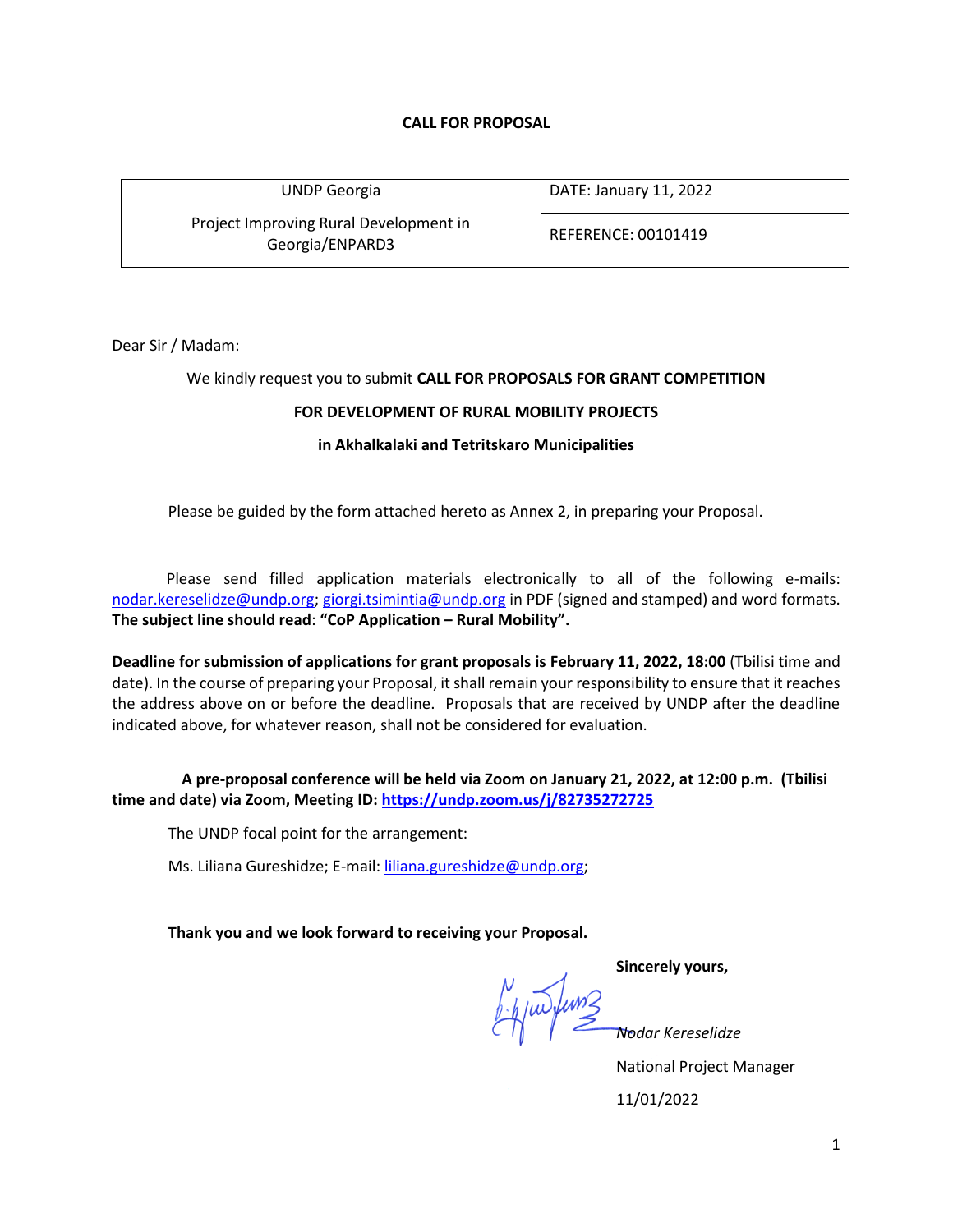# **CALL FOR PROPOSALS FOR GRANT COMPETITION FOR DEVELOPMENT OF RURAL MOBILITY PROJECTS in Akhalkalaki and Tetritskaro Municipalities**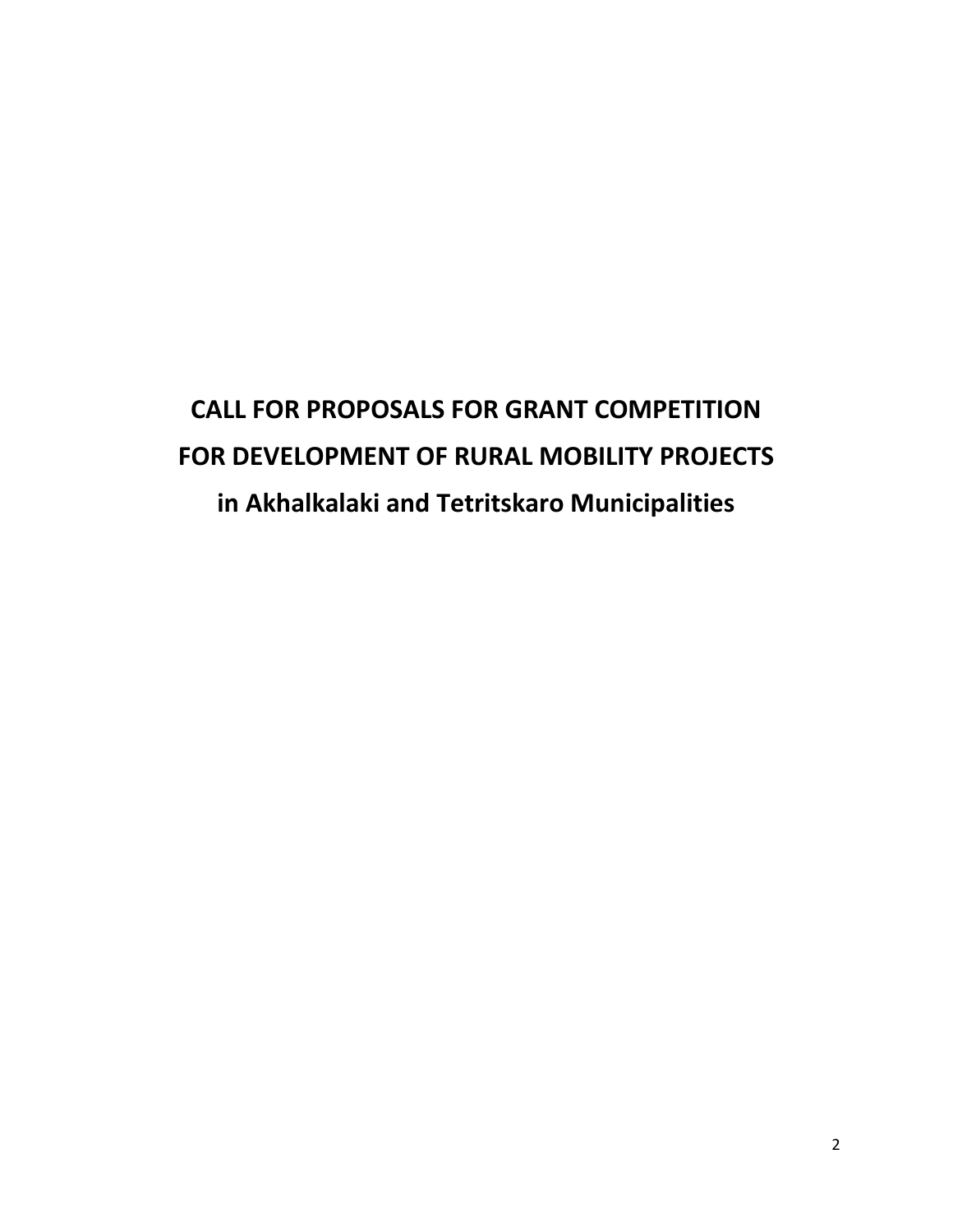**Date of Issuance:**

#### **11.01.2022**

Tbilisi, Georgia

#### **INSTRUCTIONS**

### **1/BACKROUND**

Georgia's economic activities are concentrated in a few geographic areas, contributing to very high levels of urban-rural inequality. Rural areas in Georgia host about 43% of the population, where poverty is 25.5% as opposed to 16.9% in urban areas. The average monthly income of urban households is 22.2% higher than that of rural households. The capital Tbilisi generates 50% of total value added in the country. Low rate of economic growth, economic instability, low-productive agricultural sector, weak entrepreneurial skills, insufficient economic diversification, limited access to financial resources and modern technologies, insufficient development of infrastructure, pose potential risks for sustainable rural development. Unfavourable demographic structure in rural areas, high level of population aging, and migration represents a hindrance to the rural development. Besides, limited access to basic healthcare and education and other services in villages especially for disadvantaged groups, has negative impact on wellbeing in rural areas.

The EU-financed and UNDP-implemented project "Improving Rural Development in Georgia" (IRDG) is addressing the challenges of rural areas in Georgia by taking actions to achieve: (1) Improved governance for effective implementation of the Rural Development Strategy (2017-2020), it's Action Plan and related programmes; (2) Improved rural economic diversification, employment and services; (3) Improved environment, sustainable management of natural resources and climate action.

Low population density, dispersed settlement structures, long distances between locations for living, working and supply and a limited public transport service already characterize many rural areas. Increasingly individualized mobility needs are leading to a demand that is difficult to bundle and thus can hardly be met by conventional public transport. Mobility offers in rural areas must change and adapt to these new conditions. Rural mobility means establishing a region-specific, tailor-made mobility mix of publicly accessible and individual modes of transport. IRDG project is designed to have substantial impact on improved employment and living conditions of the rural. One of the areas for development of vibrant rural communities is increased rural mobility. Rural mobility initiatives increase the connectivity of a village or rural area and/or increase the number of people that can access a business/activity that generates more economic activity opportunities, often translated in new jobs. In this regard, IRDG Plans to support local initiatives (piloted in the municipalities Akhalkalaki and Tetritskaro) to assess local mobility needs, develop solutions and implement innovative projects aimed at improvement of local mobilities.

## **2/ PURPOSE**

The **primary objective** of the call is to respond to rural mobility needs in communities of Akhalkalaki and Tetritskaro by development and implementation of innovative solutions **in close collaboration with public and private sector**.

**The priority will be given to the proposal ideas that:**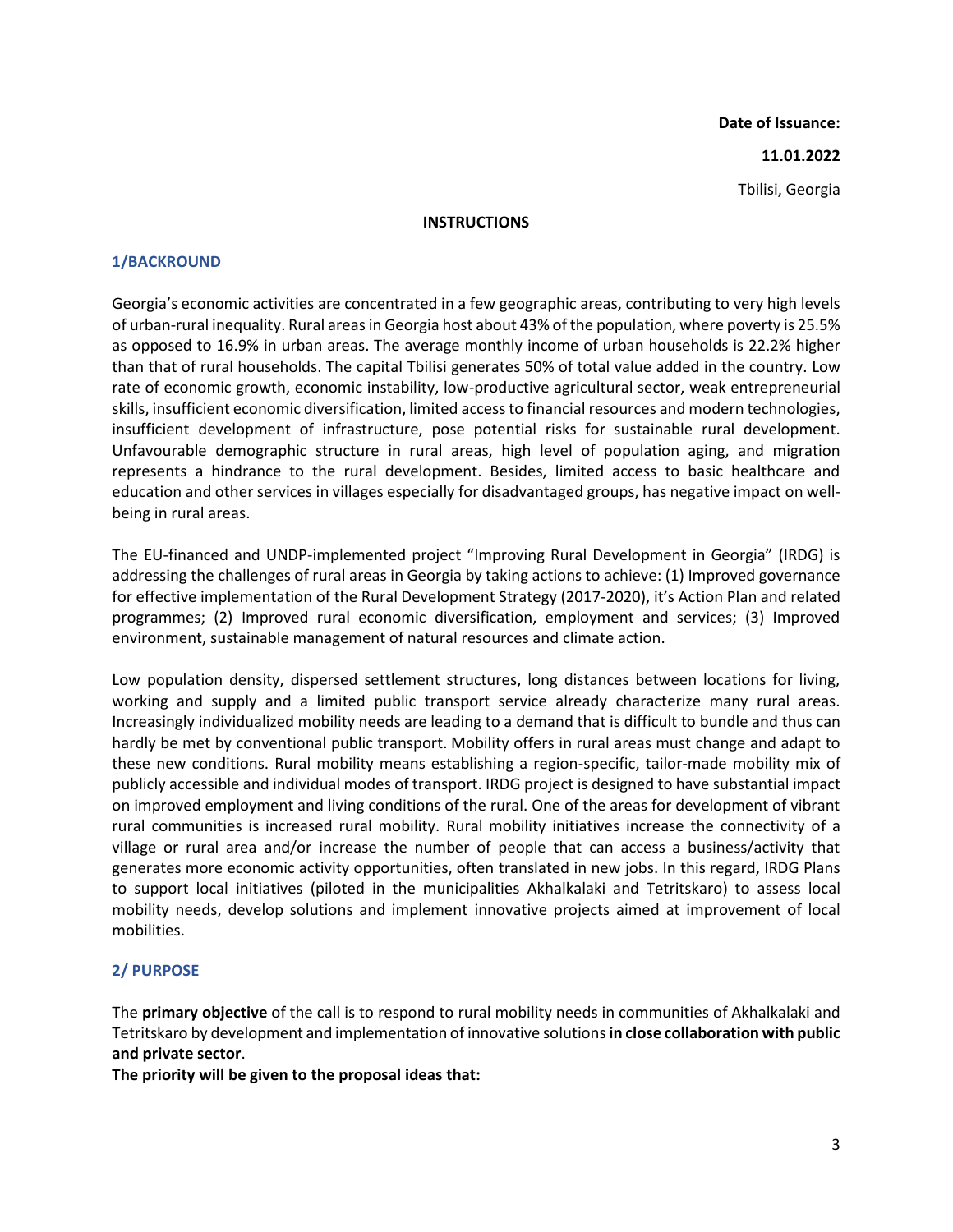- Are primarily focused on the needs of vulnerable groups, esp. women.
- Are driven by preliminary analysis of the local mobility needs (inclusive of vulnerable groups), with factual evidence.
- Are aimed to deliver solutions that are collaborative (with private and public actors) and sustainable.

## **3/FINANCING SCHEME AND INELIGIBILE COSTS**

Any funds requested for the grant(s) under this Call for Proposals must fall between the following minimum and maximum amounts $^{1}$ :

- minimum amount: USD 10.000.
- maximum amount: USD 20,000.

Applicant organizations should submit proposals with justified and realistic budgets.

### Ineligible costs are:

- 1. debts and debt service charges (interest).
- 2. provisions for losses or potential future liabilities.
- 3. costs financed by another action or work programme receiving EU and UNDP funding.
- 4. purchases of land or buildings.
- 5. purchase of luxury goods and gambling equipment.
- 6. purchase of agriculture commodities, motor vehicles or pharmaceuticals.
- 7. purchase of used equipment.
- 8. currency exchange losses.
- 9. related to any type of maintenance.
- 10. daily allowances (per diem).
- 11. utilities and office rent.
- 12. overheads.
- 13. credit to third parties.
- 14. salary costs of the GoG personnel.
- 15. salary costs for personnel (including administrative costs), if such costs exceed 30% of total project costs.
- 16. related to participation in workshops, seminars, conferences and congresses.
- 17. scholarships for studies or training courses.
- 18. related to the infrastructure improvement and equipment, which are directly related to this Call for Proposal, if they exceed 50% of the total budget.
- 19. any indirect costs,

*Note: Successful applicant may be subject to receive guidance from the IRDG project team on implementation modalities of their projects that might affect the scope, timeline and budget of the applications – subject to further negotiations.* 

*Note: Other restrictions may apply, specified before selection of successful projects* 

 $1$  Proposed grant proposal(s) should be co-sponsored either through primary applicant or co-applicant(s) with following rates only in case of non-LEADER/CLLD entities: **at least 10%** of total eligible costs. Non-LEADER/CLLD entities should ensure financial, cash co-finance<sup>1</sup> of the grants. **LEADER/CLLD entities are not required** to have co-sponsorship of grants.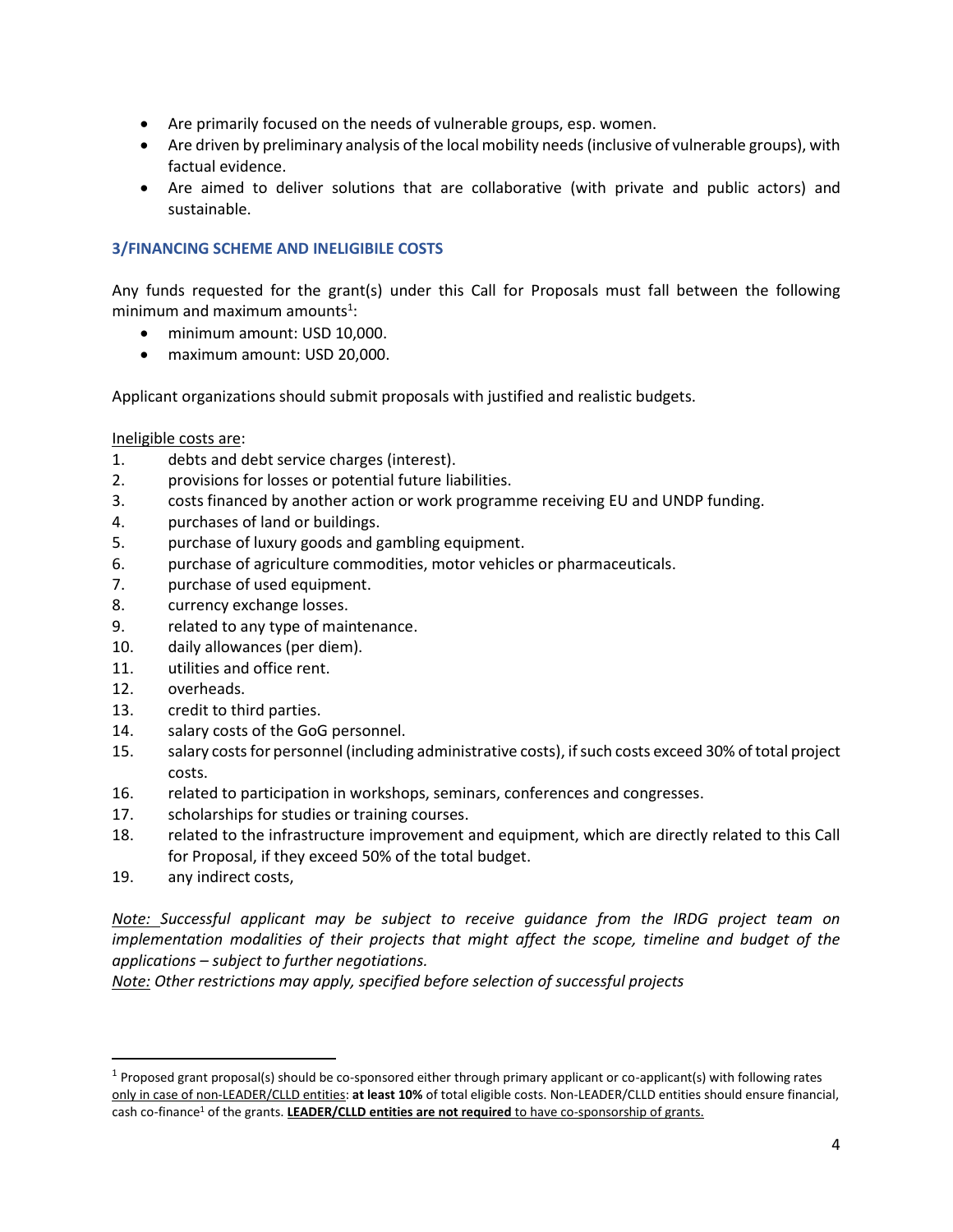## **4/WHO CAN APPLY**

LEADER/CLLD<sup>2</sup> and non-LEADER/CLLD entities are invited to apply for this Call for Proposals. For the purposes of this Call for Proposals:

- LEADER/CLLD entities (non-profit (non-commercial) legal entities) are: Local Action Group (LAG) and local community group (AMAG) organizations established with support of ENPARD program in IRDG project target municipalities (for the purposes of this call in Akhalkalaki, Tetritskaro and Lagodekhi).
- Non-LEADER/CLLD entities are non-profit (non-commercial) legal entities (NGOs), **except:** (1) Local Action Group (LAG) and local community group (AMAG) organizations established with support of ENPARD program in IRDG project target municipalities (for the purposes of this call in Akhalkalaki, Tetritskaro and Lagodekhi); (2) Religious and Political organizations; (3) Government owned entities.

LEADER/CLLD and non-LEADER/CLLD entities should be registered in accordance with the legal requirements of the Government of Georgia, must be able to provide organization's statute and the debt certificate.

All applicant organizations must demonstrate proven experience and capabilities in carrying out rural development interventions, including but not limited to: needs appraisal, community mobilization, socioeconomic development actions, measures related to social inclusion and support of disadvantaged groups (youth, women, PWDs, IDPs, ethnic, religious, sexual and other minorities).

Coalitions (based on co-application) with NGOs and private sector is encouraged. *Note: Co-applicants must satisfy the eligibility criteria as applicable to the primary applicant.*

## **5/IMPLEMENTATION LOCATION(S) AND DURATION**

Activities of Rural Mobility grants should be implemented within administrative boundaries of **municipalities of Akhalkalaki and Tetritskaro**.

Duration of the Rural Mobility grant activities within the grant application **shall not exceed 5 months**, counted from the date of the agreement signature to the date when all relevant activities have been successfully completed, reported and accepted by the UNDP/IRDG Project (Note: per grant agreement 1 month (on top of the 5 months of projects implementation) should be allocated for final reporting to the UNDP/IRDG Project).

**Only successful grant proposals will be awarded with the funding. It is anticipated that at least 2 grant proposals (regardless of the grant implementation location) will be financed under this Call of the Proposals. However, no or less than 2 grants may be awarded by UNDP/IRDG, depending on the evaluation results.** 

## **6/PROCEDURES OF GRANT PROPOSAL SUBMISSION**

<sup>2</sup> CLLD - Community-Led Local Development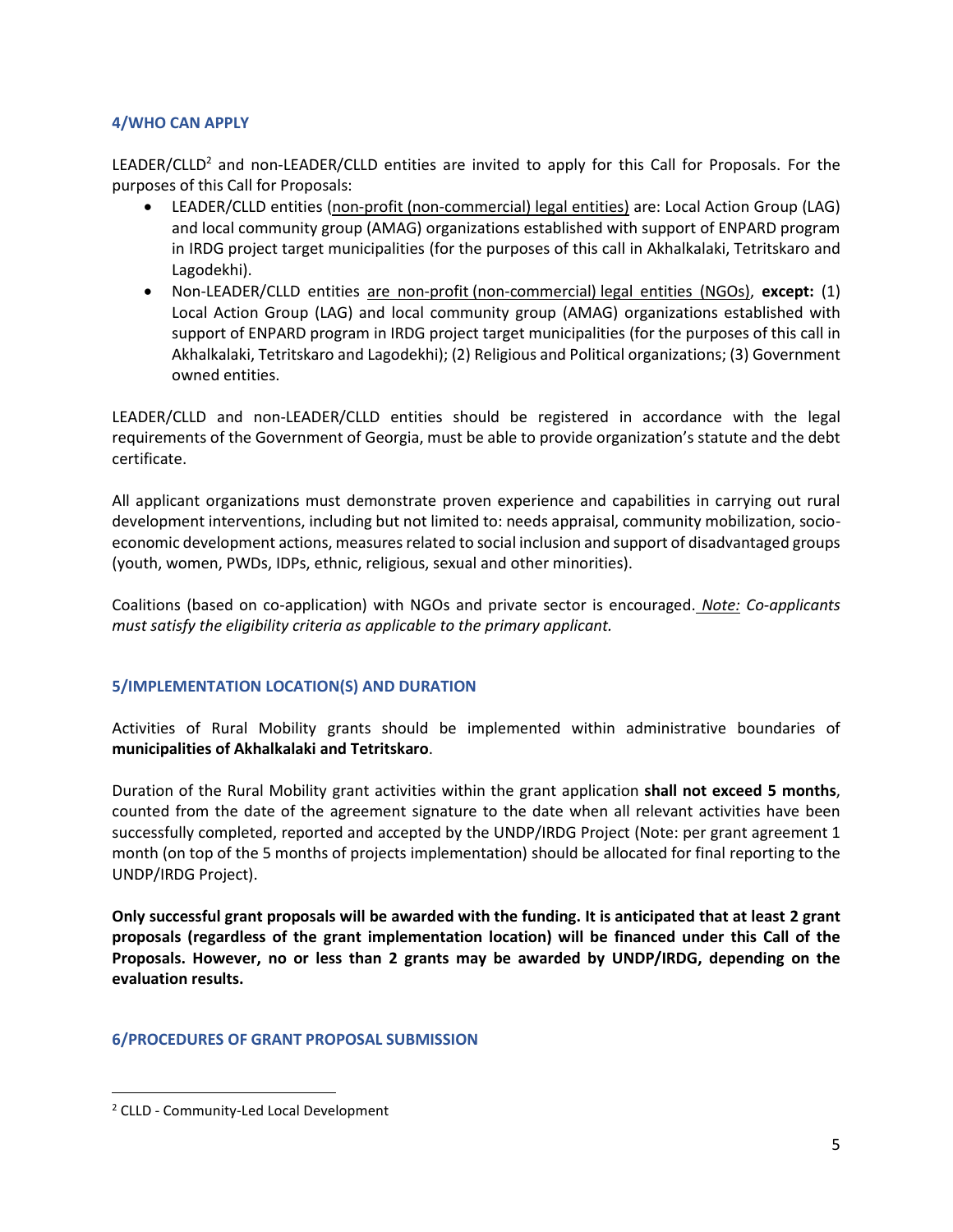Those willing to participate:

- Must submit filled Grant Application form (See Annex 1) in line with the goals and directions determined in this Call of Proposals and provide as an attachment of the application additional documents:
	- o Partnership Memorandums with partner organization(s) (if applicable);
	- o Note from Revenue Service on tax obligations;
	- o Extract from the public register for primary and (if applicable) for co-applicants;
	- $\circ$  Separate account requisites which will be used only for grant project operations.

Please send filled application materials electronically to all of the following e-mails: [nodar.kereselidze@undp.org;](mailto:nodar.kereselidze@undp.org) [giorgi.tsimintia@undp.org](mailto:giorgi.tsimintia@undp.org) in PDF (signed and stamped) and word formats. **The subject line should read**: **"CoP Application – Rural Mobility".**

**Deadline for submission of applications for grant proposals is 11 February 2022, 18:00** (Tbilisi time and date). The grant proposals after the deadline will not be admitted and considered. **Applicant(s) are strongly advised not to wait until the last day to submit** application, since heavy Internet traffic or a fault with the Internet connection (including electricity failure, etc.) could lead to difficulties in submission. **If additional clarifications required, questions can be sent to the same email addresses indicated above (all of them together) no later than 10 days before the deadline for the submission of applications. Answers to questions will be provided within 3 working days no later than 3 days before the deadline for the submission of applications. The subject line should read**: **"Question(s) for CoP – Rural Mobility". All questions and answers related to this CfP will be anonymized and published on 9 February 2022.**

Note: Consultation meeting with interested applicants on the preparation of the applications for grant proposal idea will be held on **21 January 2022, at 12:00 p.m. (GMT+4)** via **Zoom. Meeting ID: <https://undp.zoom.us/j/82735272725>**

# **7/SELECTION PROCESS**

All grant proposals will be reviewed by the Evaluation Committee comprised of the representatives of relevant UNDP representatives. The Evaluation Committee will assess proposals according to the evaluation criteria:

|                                                          | <b>Selection</b><br>Criteria | <b>Selection Criteria Description</b>                                                                                                                                                                                                                                                                           | <b>Score</b><br>Percentage |
|----------------------------------------------------------|------------------------------|-----------------------------------------------------------------------------------------------------------------------------------------------------------------------------------------------------------------------------------------------------------------------------------------------------------------|----------------------------|
| <b>Applicant's</b><br>Experience and<br>1.<br>management |                              | The applicant organization(s) of experience in similar<br>interventions and capacity of implementing.<br>Project<br>management arrangements are sound.                                                                                                                                                          | Max. 5%                    |
| 2.                                                       | Relevance<br>οf<br>the grant | The grant proposal is relevant to: (1) the objectives and<br>priorities of the call for proposals; (2) particular needs and<br>constraints of the target territories and groups; (3) proposal<br>design reflects a robust analysis of the problems involved, and<br>the capacities of the relevant stakeholders | Max. 20%                   |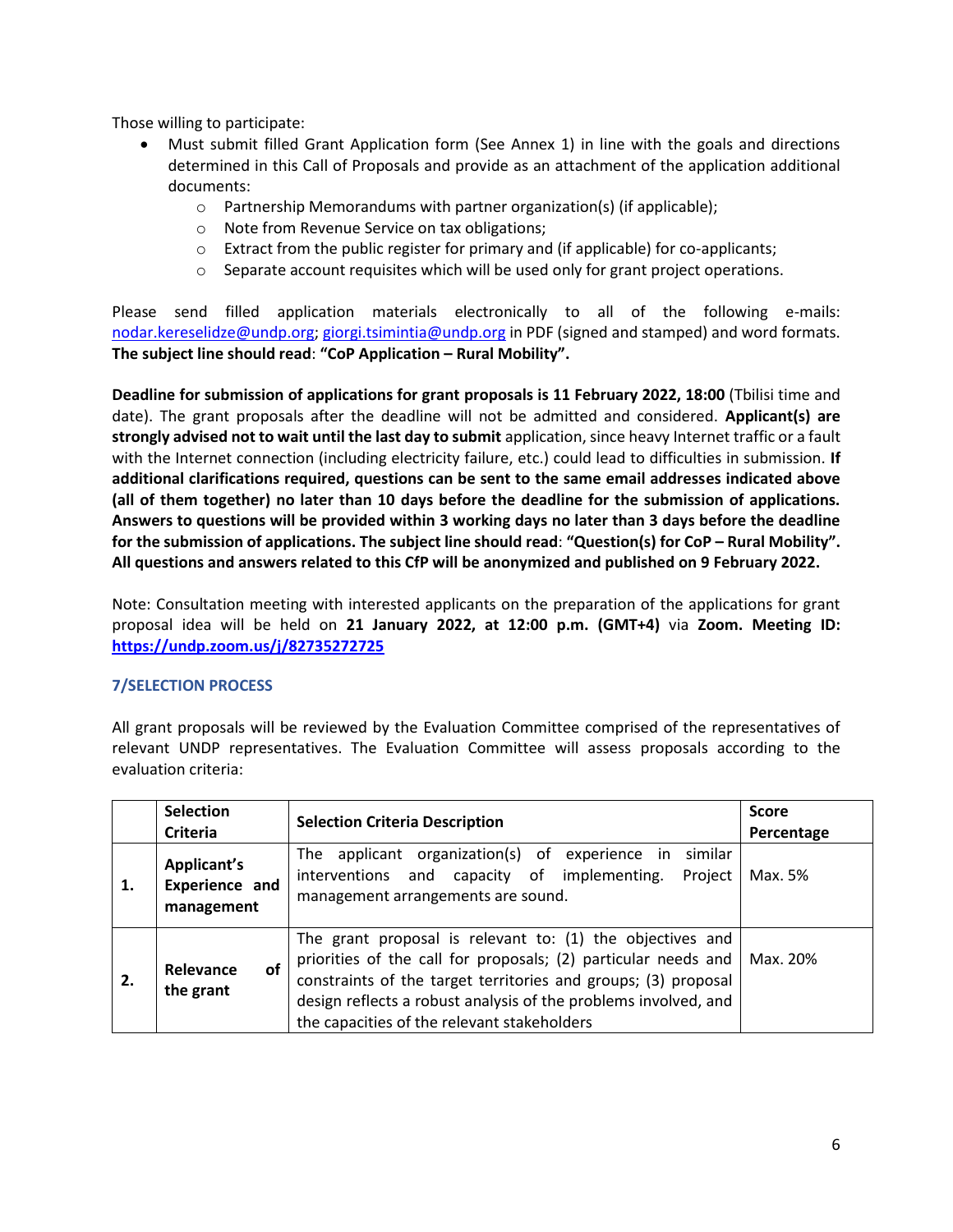|              | <b>Selection</b><br><b>Criteria</b>                                      | <b>Selection Criteria Description</b>                                                                                                                                                                                                                                                                                                                                                                                                                                                                                                                                                                                                                                                                                                      | <b>Score</b><br>Percentage |
|--------------|--------------------------------------------------------------------------|--------------------------------------------------------------------------------------------------------------------------------------------------------------------------------------------------------------------------------------------------------------------------------------------------------------------------------------------------------------------------------------------------------------------------------------------------------------------------------------------------------------------------------------------------------------------------------------------------------------------------------------------------------------------------------------------------------------------------------------------|----------------------------|
| 3.           | <b>Methodology</b>                                                       | The grant proposal is technically accurate and consistent. The<br>grant management has good understanding of grant proposal<br>goals, the grant implementation plan clearly demonstrates how<br>it will support the achievement of the grant goals.<br>Design of the interventions are coherent.<br>Action plan for implementing the action clear, feasible and time<br>realistic.<br>Beneficiaries are clearly defined and strategically chosen and<br>include disadvantaged groups.<br>Local communities are and will be engaged in the grant<br>activities, including disadvantaged groups.<br>The grant makes positive impact on local population in one or<br>more of the following: local economy, social and environmental<br>areas | Max. 30%                   |
| 4.           | Sustainability<br>and<br>transferability                                 | The grant proposal is sustainable, and its further development<br>and transferability of the results is possible                                                                                                                                                                                                                                                                                                                                                                                                                                                                                                                                                                                                                           | Max. 5%                    |
| 5.           | Partnership and<br>cooperation                                           | The grant proposal is designed to be implemented in<br>partnership and close cooperation with stakeholders (public<br>agencies, private companies, CSOs, etc.)                                                                                                                                                                                                                                                                                                                                                                                                                                                                                                                                                                             | Max. 15%                   |
| 6.           | <b>Risk</b><br>Management,<br>monitoring and<br>evaluation<br>mechanisms | Risk assessment and management tools, also the grant<br>monitoring and evaluation mechanisms are well defined and<br>demonstrate realistic capabilities of risk management. Logical<br>Framework includes credible baseline, targets and sources of<br>verification.                                                                                                                                                                                                                                                                                                                                                                                                                                                                       | Max. 5%                    |
| 7.           | <b>Grant budget</b>                                                      | The grant budget is relevant and in line with the proposed wok<br>plan and set indicators                                                                                                                                                                                                                                                                                                                                                                                                                                                                                                                                                                                                                                                  | Max. 20%                   |
| <b>TOTAL</b> |                                                                          |                                                                                                                                                                                                                                                                                                                                                                                                                                                                                                                                                                                                                                                                                                                                            | Max. 100%                  |

All decisions on the selection of grant proposals will be taken **approximately within 20 working days after closing date for applications**. An applicant is considered as a winner and will be invited to conclude the relevant agreement within 3 weeks after receiving the notification if:

- an applicant received at least 50% of scores for each selection criteria and 75% or higher of the total scores (if available, top 5 proposals out of those passing 75% will selected);
- and applicant's scores are competitive and higher towards other applicants.

Each organization can be granted with only one grant. In total, a maximum of 2 grants will be selected for award. UNDP will be signing Low Value Grant (LVG) Agreement with the winning applicants.

# **Grant Application(s) will not be further considered and will be disqualified if:**

- Applicant presents proposal (duplicate) already financed by any other project.
- It is provided by the non-eligible entity.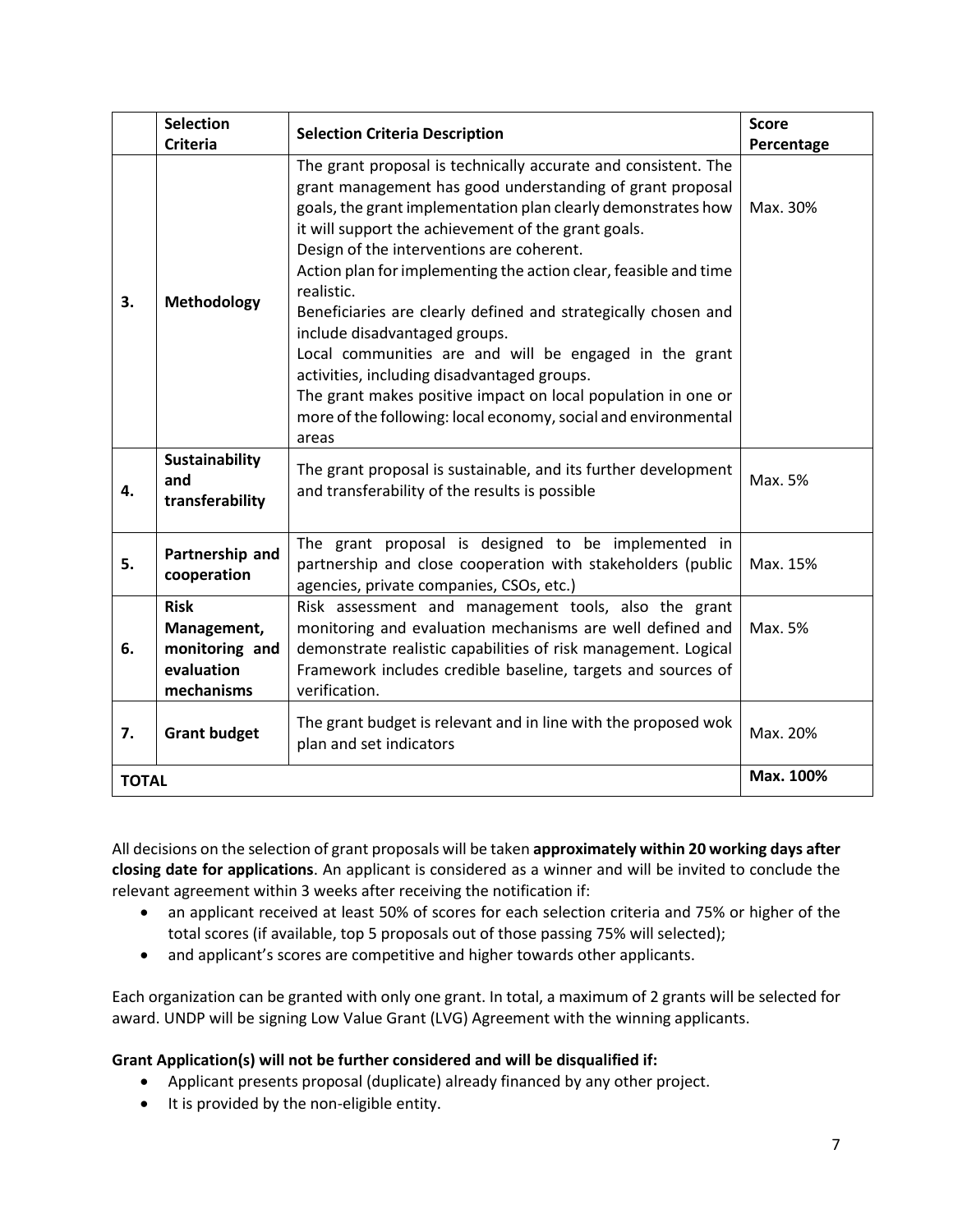- It does not comply with primary and specific objectives, priorities, and instructions provided in this announcement.
- It is not consistent with the UNDP/IRDG project document.
- If the proposal includes the ineligible costs.

## **6/GENRAL METHODOLOGY/APPROACH CONSIDERATIONS**

The goal of universal rural access and mobility is embedded in the Sustainable Development Goal (SDG) target 9.1: "Develop quality, reliable, sustainable, and resilient infrastructure, including regional and transborder infrastructure, to support economic development and human well-being, with a focus on affordable and equitable access for all." (UN, 2015)

'Mobility' is a basic freedom; it is the possibility to access work, education, services, society and everything else that is part of a person's life. In other words, mobility is one of the vital enablers of any community, especially of rural communities where many essential things are located some distance away. Providing more sustainable forms of mobility can also make an important contribution to mitigating climate change. However, rural mobility has received far less attention from policy-makers than urban mobility and there is a serious lack of conventional transport and of various shared mobility options that are being deployed in many urban areas. The reality for many rural areas is few buses, even fewer train stations and an almost total dependence on cars. This obliges people to spend more on travel, and to use private transport at the expense of more sustainable alternatives.

Rural mobility can be viewed as a cross-cutting 'multiplier' that can allow or improve outcomes and enhance the value of other investments. In many cases it will be a value-adding component to other economic, social, tourism or environmental projects. So, if a rural mobility initiative increases the connectivity of a village or rural area or increases the number of people that can access a business/activity.

However, the classic opinion is that 'in rural areas, everyone has a car'. Of course, this is not true. Many people cannot drive, due to age, condition or affordability. When the household car is in use, other household members do not have access to it (esp. women). Low-/no-income households and individuals may not have a car. In the absence of good public transport or shared mobility services, many people cannot get around. This serious gap limits their participation in society, their earning potential and their contribution to the economy. Secondly, all communities, businesses and activity points need a reasonable level of connectivity to attract both local and visiting clients. This is especially important for ventures seeking to attract visitors/tourists from urban areas. Agri-business and related ventures need affordable mobility for their workers, who are typically low-waged and may be seasonal. However, there are usually huge differences in needs and provision between different types of area, making it essential to collect local stakeholder views at an early stage in the support projects development and to ensure that these are reflected in the prioritization of needs.

Many methodologies to assess local mobility needs have been developed and tested in European-sponsored projects such as SAMPO, SAMPLUS, SUNRISE, FLIPPER, MINDSETS. Relevant materials are now available on the SMARTA website. There may also be national/local resources with valuable reference data. Whatever tools are used, the fundamental approach is to talk to people. However, this must be done in a structured way so that the results are reliable. The main tools are focus groups, surveys, interviews and travel diaries.The websites of SMARTA, Euromontana, LAST-MILE, MAMBA, HiReach, RuMobil projects describe around 200 case studies of rural mobility services. They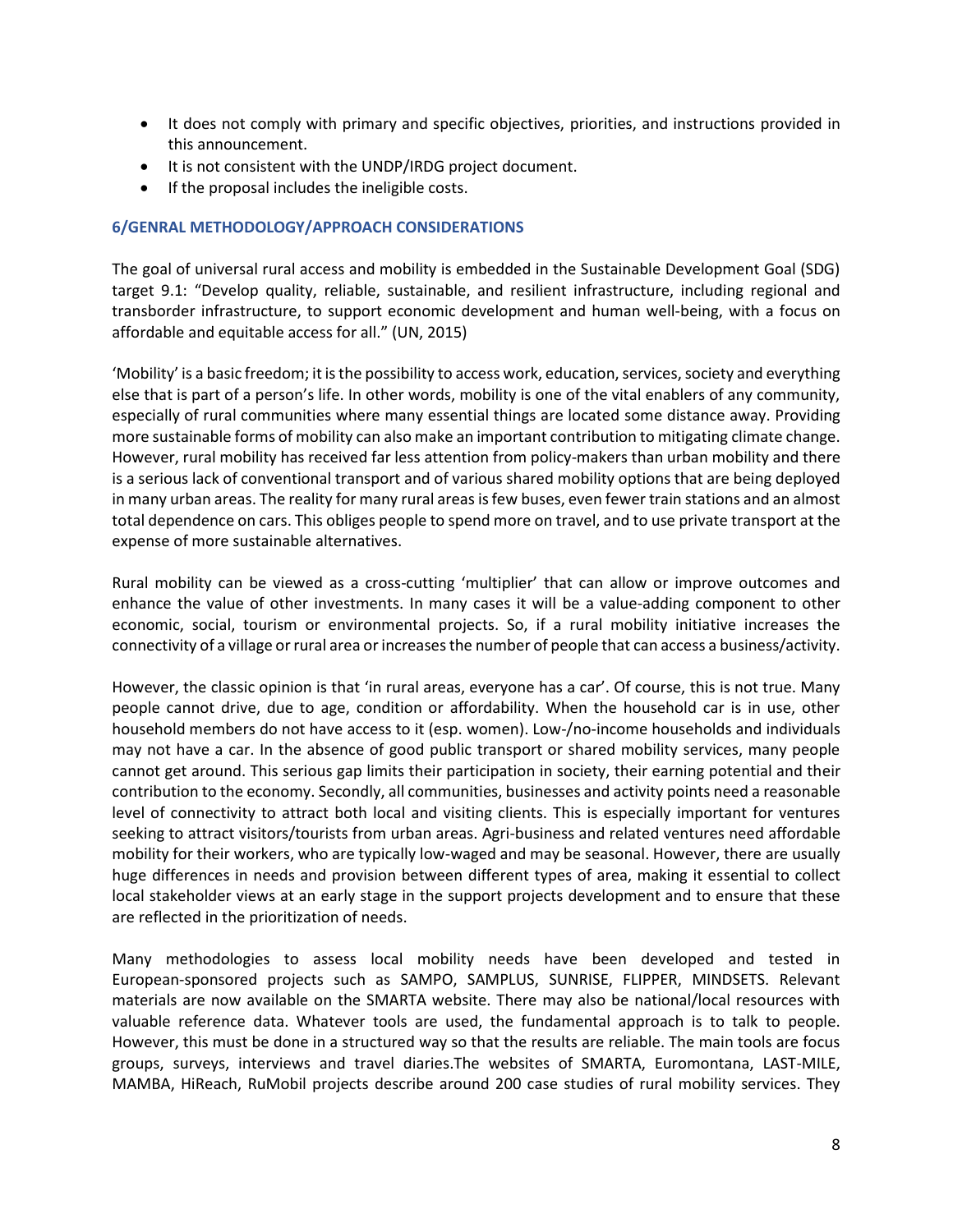include information about how they were implemented, what proved effective in what context, and site contacts.

## How to prioritize among competing needs?

This is a decision for the community to take. There are three basic approaches: (1) Social: Priorities those most in need, for example those experiencing social exclusion (esp. women); (2) Functional: Focus on the mobility service, connection to the local public transport network/hubs, the number of activities that can be served; or (3) Pragmatic: Focus on what can be done immediately, get some 'quick wins' and build up as opportunities arise. If the main goal is to improve connectivity of the community itself, then a combination of (2) Functional and (3) Pragmatic is likely to be most effective. Establishing new local mobility services is invariably dependent on what funding sources can be tapped into. This may in any case predetermine the purposes or targets for which the funding is used.

Indicative overall approach in brief:

- Phase 1: Understand your local situation
	- $\circ$  Step 1.1: Identify the main problem(s)
	- o Step 1.2: Take stock of the local context
	- o Step 1.3: Be aware of challenges
	- o Step 1.4: Identify opportunities and strengths
- Phase 2: Articulate a vision and generate ideas
	- o Step 2.1: Establish a stakeholder network
	- $\circ$  Step 2.2: Jointly develop a vision and talk about different scenarios for your region
	- o Step 2.3: Brainstorm ideas
	- $\circ$  Step 2.4: Select the most promising idea(s)
- Phase 3: Plan your solution in detail
	- o Step 3.1: Identify the building blocks of your solution
	- o Step 3.2: Consider secure funding and liability
	- o Step 3.3: Develop actionable tasks related to the solution(s)
	- o Step 3.4: Communicate the solution to the public
- Phase 4: Implement and monitor your solution
	- o Step 4.1: Manage the implementation process
	- o Step 4.2: Monitor the process and evaluate the effects of your project
	- o Step 4.3: Share what you have learned and inspire others

**It is highly recommended to use the guidance presented in:** A Guide to Collaborative Mobility Solutions [https://www.mambaproject.eu/wp-content/uploads/2020/09/A-Guide-to-Collaborative-Mobility-](https://www.mambaproject.eu/wp-content/uploads/2020/09/A-Guide-to-Collaborative-Mobility-Solutions-in-Rural-Areas.pdf)[Solutions-in-Rural-Areas.pdf](https://www.mambaproject.eu/wp-content/uploads/2020/09/A-Guide-to-Collaborative-Mobility-Solutions-in-Rural-Areas.pdf)

## **7/VISIBILITY**

Selected organization(s) must take all necessary steps to publicise the fact that the European Union has financed or co-financed the grant projects and must strictly comply with EU and UNDP Communication and Visibility Guidelines and Standards.

## **8/ IMPORTANT ADDITIONAL INFORMATION**